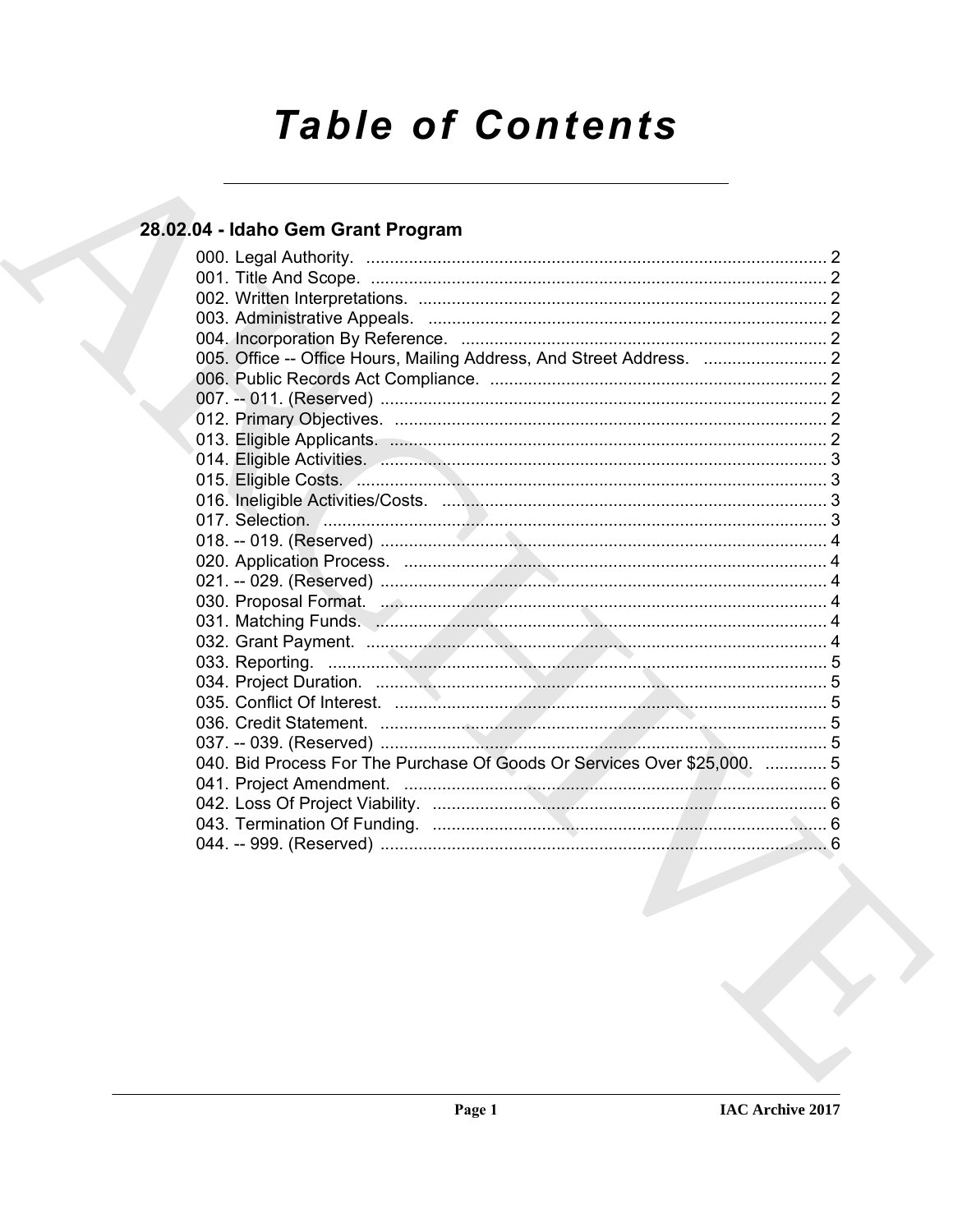#### **IDAPA 28 TITLE 02 CHAPTER 04**

### **28.02.04 - IDAHO GEM GRANT PROGRAM**

#### <span id="page-1-1"></span><span id="page-1-0"></span>**000. LEGAL AUTHORITY.**

#### <span id="page-1-2"></span>**001. TITLE AND SCOPE.**

#### <span id="page-1-3"></span>**002. WRITTEN INTERPRETATIONS.**

#### <span id="page-1-4"></span>**003. ADMINISTRATIVE APPEALS.**

#### <span id="page-1-5"></span>**004. INCORPORATION BY REFERENCE.**

#### <span id="page-1-6"></span>**005. OFFICE -- OFFICE HOURS, MAILING ADDRESS, AND STREET ADDRESS.**

#### <span id="page-1-7"></span>**006. PUBLIC RECORDS ACT COMPLIANCE.**

#### <span id="page-1-8"></span>**007. -- 011. (RESERVED)**

#### <span id="page-1-16"></span><span id="page-1-14"></span><span id="page-1-12"></span><span id="page-1-9"></span>**012. PRIMARY OBJECTIVES.**

|                                 | <b>CHAPTER 04</b>                                                                                                                                                                                                                                                                                                                                                                                                                                                                                                                         |                |  |  |  |
|---------------------------------|-------------------------------------------------------------------------------------------------------------------------------------------------------------------------------------------------------------------------------------------------------------------------------------------------------------------------------------------------------------------------------------------------------------------------------------------------------------------------------------------------------------------------------------------|----------------|--|--|--|
|                                 | 28.02.04 - IDAHO GEM GRANT PROGRAM                                                                                                                                                                                                                                                                                                                                                                                                                                                                                                        |                |  |  |  |
| 000.                            | LEGAL AUTHORITY.<br>These rules are promulgated under the legal authority of Section 67-4702, Idaho Code.                                                                                                                                                                                                                                                                                                                                                                                                                                 | $(7-1-05)$     |  |  |  |
| 001.                            | <b>TITLE AND SCOPE.</b>                                                                                                                                                                                                                                                                                                                                                                                                                                                                                                                   |                |  |  |  |
| 01.                             | Title. These rules shall be cited as IDAPA 28.02.04, "Idaho Gem Grant Program."                                                                                                                                                                                                                                                                                                                                                                                                                                                           | $(7-1-05)$     |  |  |  |
| 02.                             | Scope. The Idaho Gem Grant (IGG) Program was created as part of Governor Kempthorne's Rural<br>Development Initiative. Successive sessions of the Idaho State Legislature made funds available to the Idaho<br>Department of Commerce to fund the Governor's IGG Program. These rules implement the Department's procedures<br>for project selection, award and disbursement of grant moneys for the Governor's IGG Program.                                                                                                              | $(7-1-05)$     |  |  |  |
| 002.                            | <b>WRITTEN INTERPRETATIONS.</b><br>The Department has no written interpretations of these rules.                                                                                                                                                                                                                                                                                                                                                                                                                                          | $(7-1-05)$     |  |  |  |
| 003.                            | <b>ADMINISTRATIVE APPEALS.</b><br>The award of grants under the IGG Program is a discretionary action to be performed by the Department. There is no<br>provision for administrative appeal under these rules.                                                                                                                                                                                                                                                                                                                            | $(7-1-05)$     |  |  |  |
| 004.                            | <b>INCORPORATION BY REFERENCE.</b><br>The IGG Program Handbook is incorporated herein by reference. Copies of this document are available for public<br>inspection and copying at the address indicated below or through the internet at www.commerce.idaho.gov. (7-1-05)                                                                                                                                                                                                                                                                 |                |  |  |  |
| 005.                            | OFFICE -- OFFICE HOURS, MAILING ADDRESS, AND STREET ADDRESS.<br>The headquarters of the Idaho Department of Commerce is in Boise, Idaho. Office hours are from 8 a.m. to 5 p.m.<br>except Saturdays, Sundays and legal holidays. The Department's mailing address for information regarding the IGG<br>Program is: Idaho Department of Commerce, P.O. Box 83720, Boise ID 83720-0093. The street address is 700 West<br>State Street, Boise, Idaho. The telephone number is (208) 334-2470 and the FAX number is (208) 334-2631. (7-1-05) |                |  |  |  |
| 006.<br>Chapter 1, Idaho Code). | PUBLIC RECORDS ACT COMPLIANCE.<br>All rules contained in this chapter are subject to and in compliance with the Idaho Public Records Act (Title 74,                                                                                                                                                                                                                                                                                                                                                                                       | $(7-1-05)$     |  |  |  |
| $007. - 011.$                   | (RESERVED)                                                                                                                                                                                                                                                                                                                                                                                                                                                                                                                                |                |  |  |  |
| 012.<br>the purpose of:         | PRIMARY OBJECTIVES.<br>The primary objectives of the IGG Program are to fund community development projects of rural communities for                                                                                                                                                                                                                                                                                                                                                                                                      | $(7-1-05)$     |  |  |  |
| 01.                             | <b>Improving the Local Economy.</b>                                                                                                                                                                                                                                                                                                                                                                                                                                                                                                       | $(2 - 7 - 94)$ |  |  |  |
| 02.                             | <b>Retaining or Creating Jobs.</b>                                                                                                                                                                                                                                                                                                                                                                                                                                                                                                        | $(2 - 7 - 94)$ |  |  |  |
| 03.                             | Promoting the Community for Economic Development and Tourism.                                                                                                                                                                                                                                                                                                                                                                                                                                                                             | $(2 - 7 - 94)$ |  |  |  |
| 04.                             | <b>Assisting Business Expansion and Diversification.</b>                                                                                                                                                                                                                                                                                                                                                                                                                                                                                  | $(2 - 7 - 94)$ |  |  |  |
| 013.<br>adopted resolutions.    | <b>ELIGIBLE APPLICANTS.</b><br>Idaho rural communities under ten thousand (10,000) persons and other Idaho rural communities at the discretion of<br>the Director of the Department of Commerce are eligible to apply for IGGs up to a maximum of fifty thousand dollars<br>(\$50,000). IGGs to city and county governments may be administered by their designees as established by formally                                                                                                                                             | $(7-1-05)$     |  |  |  |

#### <span id="page-1-15"></span><span id="page-1-13"></span><span id="page-1-11"></span><span id="page-1-10"></span>**013. ELIGIBLE APPLICANTS.**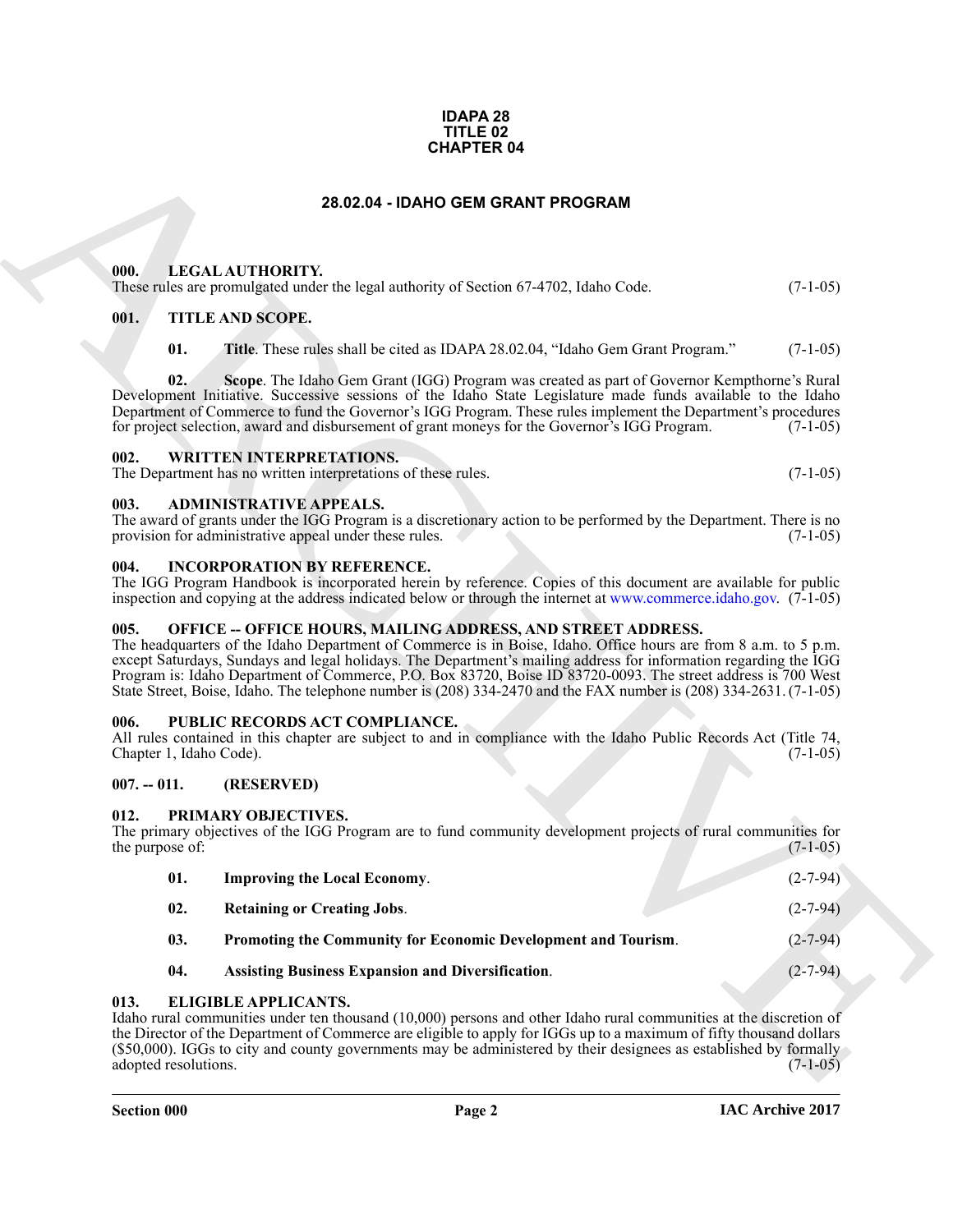#### <span id="page-2-13"></span><span id="page-2-12"></span><span id="page-2-11"></span><span id="page-2-10"></span><span id="page-2-9"></span><span id="page-2-8"></span><span id="page-2-7"></span><span id="page-2-6"></span><span id="page-2-5"></span><span id="page-2-4"></span><span id="page-2-3"></span><span id="page-2-2"></span><span id="page-2-1"></span><span id="page-2-0"></span>**014. ELIGIBLE ACTIVITIES.**

| <b>Department of Commerce</b>                                                                                                                                                                                            | <b>Idaho Gem Grant Program</b> |
|--------------------------------------------------------------------------------------------------------------------------------------------------------------------------------------------------------------------------|--------------------------------|
| <b>ELIGIBLE ACTIVITIES.</b><br>014.<br>For a project to be eligible for IGG funding the project must meet one (1) or more of the IGG program's primary<br>objectives listed in Section 012 of these rules.               | $(7-1-05)$                     |
| 015.<br><b>ELIGIBLE COSTS.</b>                                                                                                                                                                                           |                                |
| 01.<br>Eligible Costs. Eligible costs for the use of IGG funds are limited to:                                                                                                                                           | $(7-1-05)$                     |
| Materials.<br>a.                                                                                                                                                                                                         | $(2 - 7 - 94)$                 |
| Construction contracts.<br>b.                                                                                                                                                                                            | $(2 - 7 - 94)$                 |
| Architect and engineering services and legal and professional services required for project<br>implementation.                                                                                                           | $(3-15-02)$                    |
| Equipment.<br>d.                                                                                                                                                                                                         | $(2 - 7 - 94)$                 |
| Equipment installation.<br>e.                                                                                                                                                                                            | $(2 - 7 - 94)$                 |
| f.<br>Advertising.                                                                                                                                                                                                       | $(2-7-94)$                     |
| Printing.<br>g.                                                                                                                                                                                                          | $(2 - 7 - 94)$                 |
| Construction of infrastructure for economic expansion.<br>h.                                                                                                                                                             | $(3-15-02)$                    |
| Rehabilitation and development of public property to support business development.<br>i.                                                                                                                                 | $(7-1-05)$                     |
| Acquisition of real estate for business development.<br>j.                                                                                                                                                               | $(3-15-02)$                    |
| Matching funds for other state, federal and foundation economic development grants.<br>k.                                                                                                                                | $(7-1-05)$                     |
| <b>INELIGIBLE ACTIVITIES/COSTS.</b><br>016.<br>IGG funds shall not be used for:                                                                                                                                          | $(7-1-05)$                     |
| Payroll Costs. Payroll costs for city, county, development corporation or other community<br>01.<br>agencies.                                                                                                            | $(2-7-94)$                     |
| Real Property Acquisition. Construction, rehabilitation, or operation of schools, general<br>02.<br>government facilities, jails or state facilities.                                                                    | $(3-15-02)$                    |
| Administrative Costs. Expenses related to administering IGGs will not be reimbursable to the<br>03.<br>grantee from IGG funds.                                                                                           | $(7-1-05)$                     |
| <b>Political Activities.</b> IGG funds shall not be used for political purposes or to engage in lobbying or<br>04.<br>other partisan political activities.                                                               | $(7-1-05)$                     |
| Religious Activities. IGG funds shall not be used for the construction, rehabilitation or operation<br>05.<br>of active churches or religious structures used for religious purposes.                                    | $(7-1-05)$                     |
| <b>SELECTION.</b><br>017.<br>The IGG process is competitive on a quarterly cycle and is dependant upon grant fund availability. The following<br>process will be used to select which eligible proposals will be funded: | $(7-1-05)$                     |
| Review of Proposals. Department staff review proposals for completeness and compliance with<br>01.<br>these rules and make recommendations for funding to the Department's Director.                                     | $(7-1-05)$                     |
|                                                                                                                                                                                                                          |                                |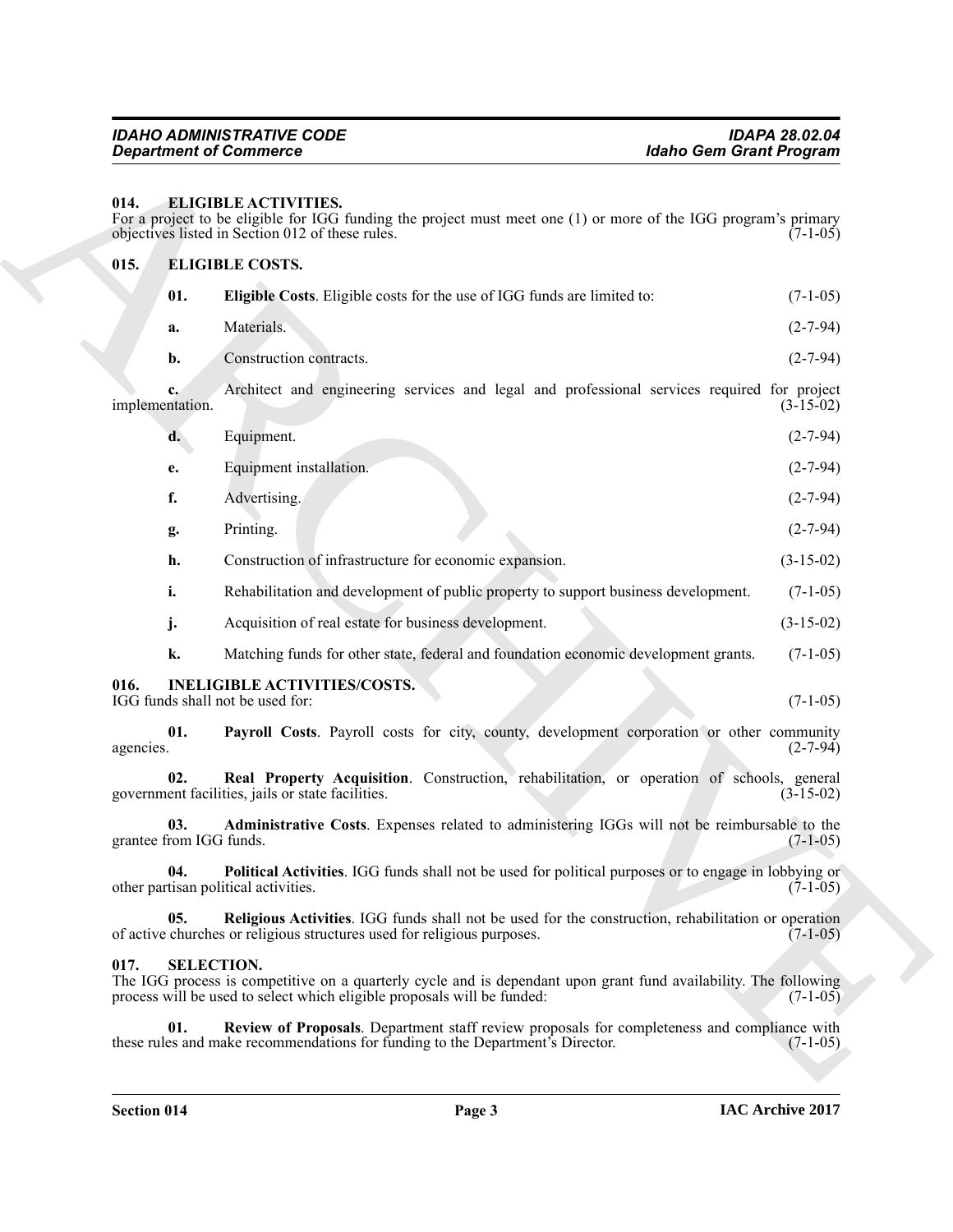# *IDAHO ADMINISTRATIVE CODE IDAPA 28.02.04*

<span id="page-3-19"></span>**02. Grant Awards**. The Department's Director, in his sole discretion, makes all IGG awards. The Director may make grant awards at any time the Director determines it necessary to take advantage of special opportunities that further the primary objectives of the IGG Program. (7-1-05) opportunities that further the primary objectives of the IGG Program.

#### <span id="page-3-0"></span>**018. -- 019. (RESERVED)**

#### <span id="page-3-1"></span>**020. APPLICATION PROCESS.**

<span id="page-3-8"></span><span id="page-3-7"></span><span id="page-3-6"></span>**01. Applications**. Applications for IGGs may be submitted by eligible communities at any time. (7-1-05)

**02. Application For Funding**. Application for funding is made by submitting one (1) copy of the grant in the required format to the Department. (7-1-05) proposal in the required format to the Department.

<span id="page-3-2"></span>**021. -- 029. (RESERVED)**

#### <span id="page-3-18"></span><span id="page-3-3"></span>**030. PROPOSAL FORMAT.**

IGG applications shall be submitted on eight and one-half by eleven inches (8 1/2" x 11") white paper. The text shall be typed, with numbered pages. The types of headings, required content and numbering systems shall conform to the latest revision of the IGG Handbook. (7-1-05)

#### <span id="page-3-12"></span><span id="page-3-4"></span>**031. MATCHING FUNDS.**

All IGG grantees must provide a minimum of twenty percent (20%) matching funds of either cash or in-kind donations for the total amount of IGG funds received. Matching funds can be comprised of any combination of cash and in-kind donations and must meet the following criteria: (7-1-05)

<span id="page-3-17"></span><span id="page-3-16"></span><span id="page-3-14"></span>**01. Source**. Matching funds can be from private, local, state, federal, or foundation sources.

 $(7-1-05)$ 

**02. Relation to Project**. All matching funds must be related to the planning, implementation or 1 of the project being funded. (7-1-05) operation of the project being funded.

**03. Documentation of Matching Funds**. Matching funds must be documented by receipt, invoice, time cards, or by other written documentation signed by the donor. (7-1-05)

<span id="page-3-15"></span>**04. IGG Funds**. IGG funds may be used as matching funds for other state, federal and foundation grant programs. (7-1-05)

<span id="page-3-13"></span>**05. Administrative Expenses Used as Matching Funds**. Up to two thousand five hundred dollars (\$2,500) of the grantee's administrative expenses related to the project being funded may be used as matching funds for the grant.  $(7-1-05)$ for the grant.  $(7-1-05)$ 

#### <span id="page-3-9"></span><span id="page-3-5"></span>**032. GRANT PAYMENT.**

<span id="page-3-10"></span>Payment of IGGs will be made in the following manner: (7-1-05)

**Equivalent of Construction** (a) the Department Decretine, as the pole test can make our distribution of the property of the state of the state of the state of the state of the state of the state of the state of the state **01.** Payment of Funds. Grantees shall receive payment of IGG funds on a cost reimbursement basis. Grant payment procedures will be established in the IGG Contract. To receive reimbursement, the grantee must submit receipts and matching funds documentation to the Department for the reimbursement amount being requested. The Department will reimburse allowable costs up to the maximum grant amount for which both receipts and matching funds documentation have been provided. The grantee shall be responsible for any discrepancies in documentation. (7-1-05) documentation.

<span id="page-3-11"></span>**02. Special Circumstances**. In special circumstances due to the small size of the community or the nature of the project, grantees may request receipt of IGG funds on other than a cost reimbursement basis. The Department will review the requests and determine in its sole discretion whether different payment procedures are warranted to avoid hardship to the community. warranted to avoid hardship to the community.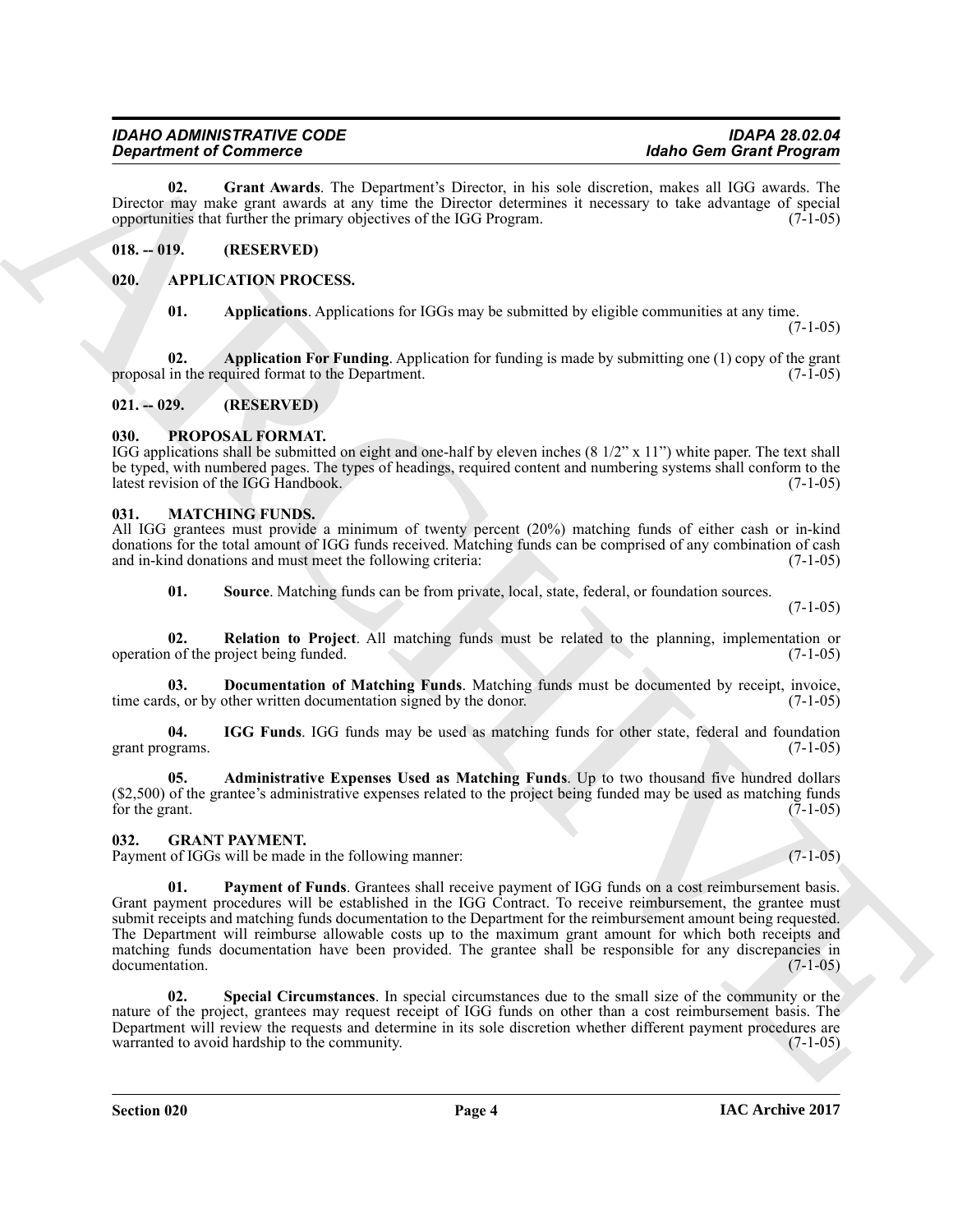<span id="page-4-16"></span><span id="page-4-15"></span><span id="page-4-14"></span><span id="page-4-0"></span>

|               | <b>Department of Commerce</b>                                                                                                                                                                                                                                                                                                                                                                                                     | <b>Idaho Gem Grant Program</b>                                                                          |                |
|---------------|-----------------------------------------------------------------------------------------------------------------------------------------------------------------------------------------------------------------------------------------------------------------------------------------------------------------------------------------------------------------------------------------------------------------------------------|---------------------------------------------------------------------------------------------------------|----------------|
| 033.          | <b>REPORTING.</b><br>All IGG recipients are required to submit the following two (2) reports:                                                                                                                                                                                                                                                                                                                                     |                                                                                                         | $(7-1-05)$     |
|               | 01.<br>following information:                                                                                                                                                                                                                                                                                                                                                                                                     | Status Report. A status report is required with each request for payment. It should contain the         | $(3-15-02)$    |
|               | A short narrative outlining the project status, successes, and problems, and<br>a.                                                                                                                                                                                                                                                                                                                                                |                                                                                                         | $(7-1-05)$     |
|               | Press clippings, pictures and other information about the project as available.<br>b.                                                                                                                                                                                                                                                                                                                                             |                                                                                                         | $(2 - 7 - 94)$ |
|               | 02.                                                                                                                                                                                                                                                                                                                                                                                                                               | Final Report. All grantees shall submit a final report containing the following information:            | $(2 - 7 - 94)$ |
|               | A narrative describing the success of the project.<br>a.                                                                                                                                                                                                                                                                                                                                                                          |                                                                                                         | $(2 - 7 - 94)$ |
|               | b.<br>benefits anticipated.                                                                                                                                                                                                                                                                                                                                                                                                       | A description of the impact the project has had and will have on the community including long term      | $(2-7-94)$     |
|               | A description of any special contributions or work provided on the project.<br>c.                                                                                                                                                                                                                                                                                                                                                 |                                                                                                         | $(2 - 7 - 94)$ |
| submitted.    | d.                                                                                                                                                                                                                                                                                                                                                                                                                                | Any other information, pictures or press clippings about the project that have not already been         | $(7-1-05)$     |
| 034.          | <b>PROJECT DURATION.</b><br>Grantees are encouraged to limit the duration of their projects to twelve (12) months or less.                                                                                                                                                                                                                                                                                                        |                                                                                                         | $(2 - 7 - 94)$ |
| 035.          | <b>CONFLICT OF INTEREST.</b><br>No official, officer, employee, family member or agent of the Department or of a grantee shall profit financially,<br>directly or indirectly, from IGG funds under their direction or control.                                                                                                                                                                                                    |                                                                                                         | $(7-1-05)$     |
| 036.          | <b>CREDIT STATEMENT.</b><br>All activities funded by the IGG Program shall credit the program. The following credit statement shall be placed on<br>all IGG funded brochures, slide shows, videos, films, displays, advertising, press releases and other printed materials:<br>"This publication made possible by an Idaho Gem Grant, Idaho Department of Commerce" or "paid, Idaho Gem<br>Grant, Idaho Department of Commerce." |                                                                                                         | $(7-1-05)$     |
| not given.    | 01.<br>sole discretion, disqualify the grantee from receiving IGG funding for that portion of the project for which credit was                                                                                                                                                                                                                                                                                                    | Failure to Comply. Failure to credit the IGG Program as required above may, at the Department's         | $(7-1-05)$     |
|               | Other Credit. Credit may also be given to other sources of assistance.<br>02.                                                                                                                                                                                                                                                                                                                                                     |                                                                                                         | $(2 - 7 - 94)$ |
| $037. - 039.$ | (RESERVED)                                                                                                                                                                                                                                                                                                                                                                                                                        |                                                                                                         |                |
| 040.          | <b>BID PROCESS FOR THE PURCHASE OF GOODS OR SERVICES OVER \$25,000.</b><br>IGG grantees shall contact a minimum of three (3) vendors for quotes or bids for the purchase of goods or services<br>over twenty-five thousand dollars (\$25,000). Prior to reimbursement for such costs, the following information shall<br>be submitted to the Department:                                                                          |                                                                                                         | $(7-1-05)$     |
| purchased.    | 01.                                                                                                                                                                                                                                                                                                                                                                                                                               | Item or Service Purchased. A detailed description of the item or service purchased or to be             | $(7-1-05)$     |
| was received. | 02.<br>IGG grantees for bids or quotes. The documentation must list the businesses or vendors contacted and indicate their<br>response. The documentation must also include a list of all businesses or vendors contacted whether or not a response                                                                                                                                                                               | <b>Bid Verification</b> . Written documentation of three (3) or more businesses or vendors contacted by | $(7-1-05)$     |
|               |                                                                                                                                                                                                                                                                                                                                                                                                                                   |                                                                                                         |                |

### <span id="page-4-13"></span><span id="page-4-12"></span><span id="page-4-11"></span><span id="page-4-10"></span><span id="page-4-9"></span><span id="page-4-8"></span><span id="page-4-7"></span><span id="page-4-6"></span><span id="page-4-5"></span><span id="page-4-4"></span><span id="page-4-3"></span><span id="page-4-2"></span><span id="page-4-1"></span>**040. BID PROCESS FOR THE PURCHASE OF GOODS OR SERVICES OVER \$25,000.**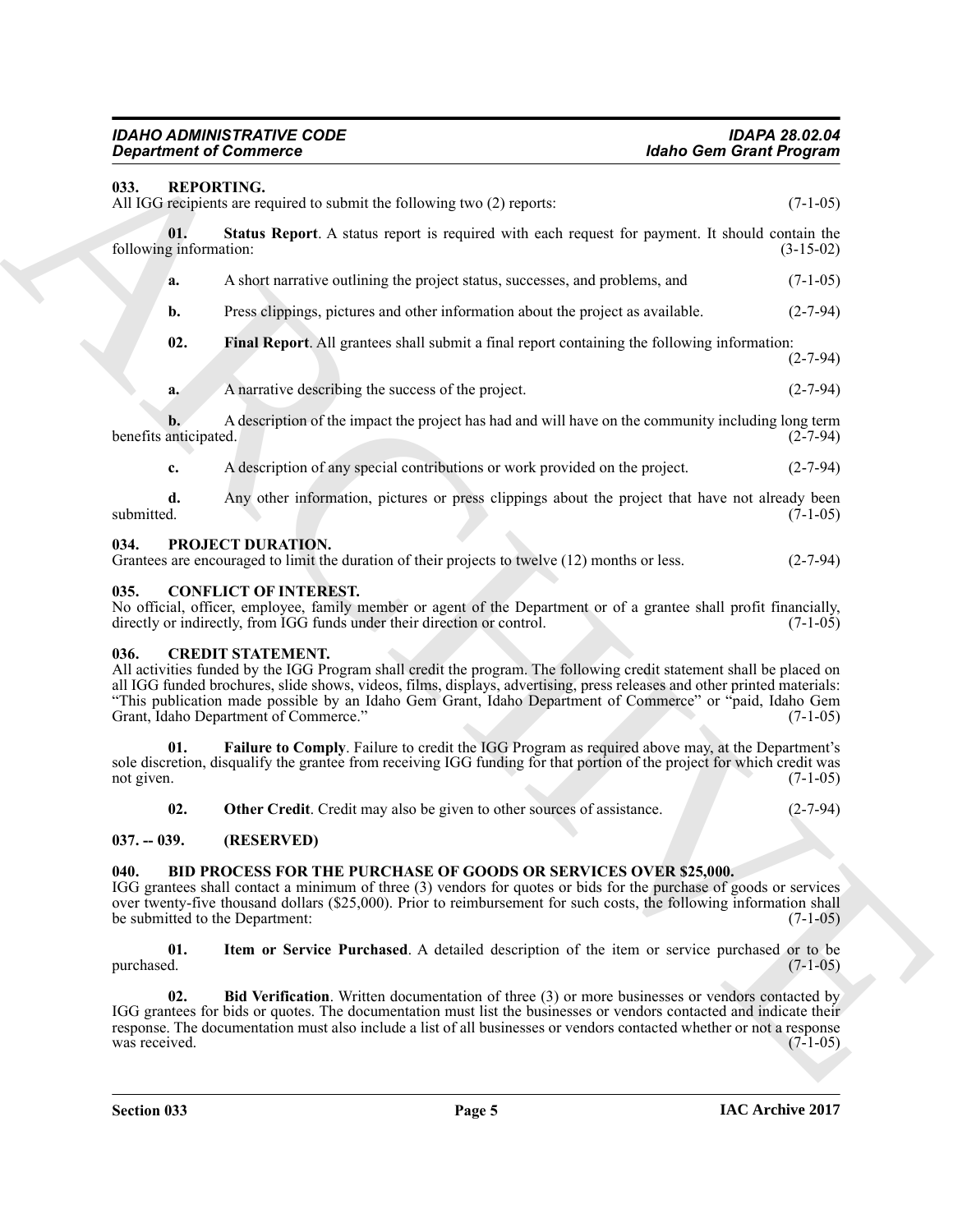| <b>IDAHO ADMINISTRATIVE CODE</b> | IDAPA 28.02.04                 |
|----------------------------------|--------------------------------|
| <b>Department of Commerce</b>    | <b>Idaho Gem Grant Program</b> |

<span id="page-5-6"></span><span id="page-5-5"></span><span id="page-5-4"></span>**03.** Reasons for Selection. Grantees justification for the business or vendor selected. (7-1-05)

#### <span id="page-5-0"></span>**041. PROJECT AMENDMENT.**

Projects may be amended at any time prior to project completion by mutual written agreement of the grantee and the Department. Grantees must submit a written request to the Department, and receive written approval, prior to modifying the budget or scope of work of a project. (2-7-94)

#### <span id="page-5-1"></span>**042. LOSS OF PROJECT VIABILITY.**

**Equivalent of Commission Commission** Statistics particular in the beames of scalar statistics  $\langle v_1, v_2 \rangle$ <br> **ARCHIVE A MANUFACTION CONTINUES CONTINUES CONTINUES CONTINUES CONTINUES CONTINUES CONTINUES CONTINUES CONTINUE** It is the responsibility of the IGG grantee to give immediate written notification to the Department as soon as the grantee becomes aware that its project has lost viability. If a project loses its viability after selection for funding and prior to any expenditure of IGG funds, the project shall be terminated and the Department's IGG award shall be voided. If a project loses its viability after the grantee expends IGG funds, the grantee must immediately stop all expenditures of IGG funds and return all unspent IGG funds to the Department. The Department may, in its sole discretion, agree to modify, restructure or amend the project. (7-1-05) discretion, agree to modify, restructure or amend the project.

#### <span id="page-5-2"></span>**043. TERMINATION OF FUNDING.**

Funding for projects may be terminated by the Department at any time for the misuse of IGG funds. Upon receipt of a written notice of termination from the Department, the grantee must immediately stop all expenditures of IGG funds and return all unspent IGG funds to the Department. The Department will make a final payment to the grantee based on the work completed, allowable costs incurred and the documentation provided by the grantee as required by these rules.  $(7-1-05)$ 

<span id="page-5-3"></span>**044. -- 999. (RESERVED)**